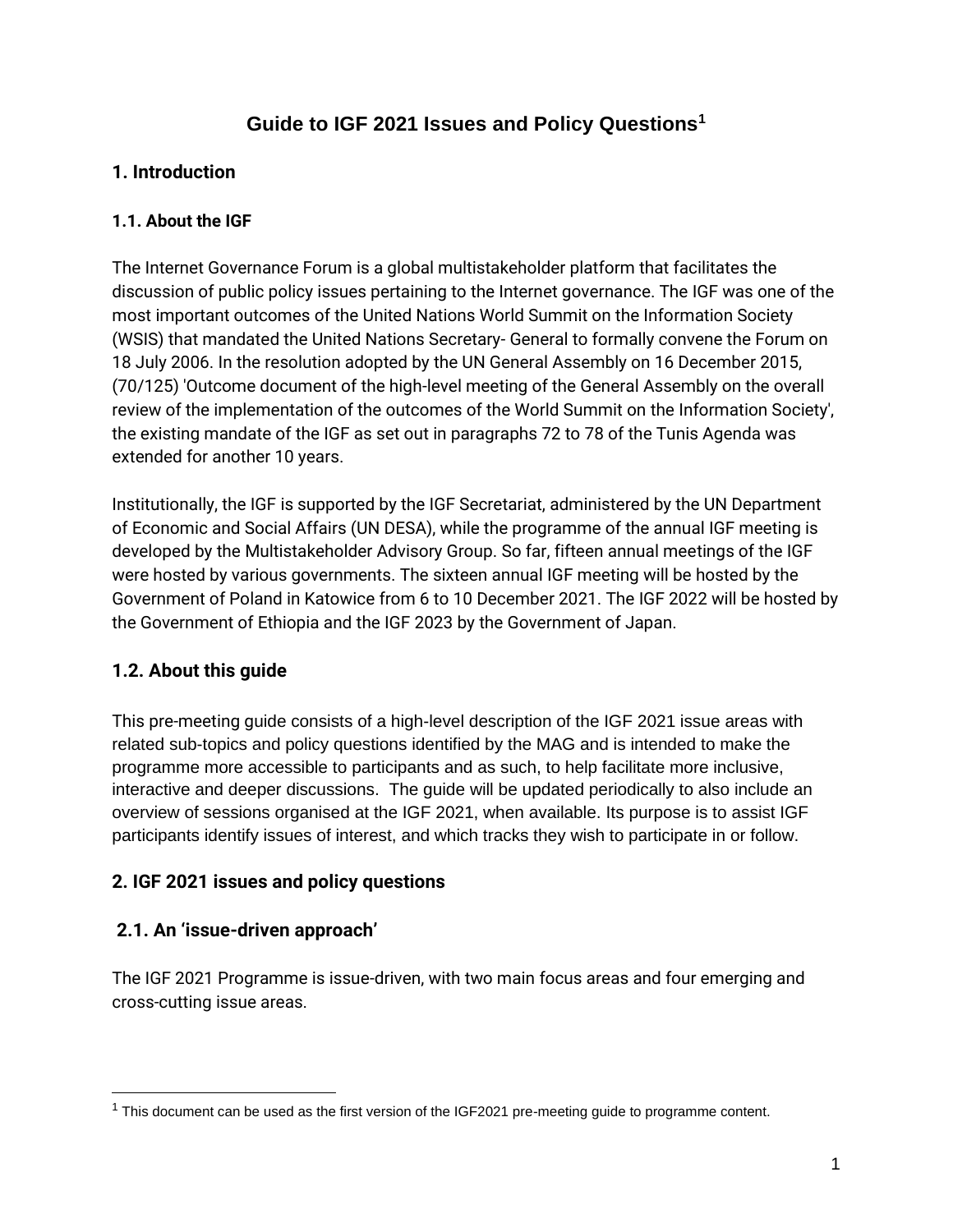In response to input from the IGF community and from proposals relating to the UN Secretary-General's Roadmap for Digital Cooperation calling for a more focused IGF, the Multistakeholder Advisory Group (MAG) has opted for using an issue-driven approach to design the IGF 2021programme. The MAG launched a call for issues late in 2020 with a deadline of 31 January 2021. Over 230 responses produced a set of issues, which were then clustered and prioritised by the MAG. In doing so, the MAG aimed to achieve a dual goal:

- Contribute to ongoing IGF evolution and strengthening through an approach to the programme that would encourage focused discussion that delves more deeply into specific issue areas, thereby potentially leading to more focused outcomes.
- Maintain the IGF's open and bottom-up character as a space for dialogue and debate on a wide-range of issues considered relevant by people and institutions from all stakeholder groups around the world.

# Finally, the MAG agreed on **two main focus areas** and **four emerging and cross-cutting issue areas**.

This issue-driven approach is somewhat different from previous years, where broad themes formed the basis of IGF programme content. The goal for IGF 2021 is, in general, to work with **fewer issues treated in greater depth**.

'Greater impact can be achieved by dealing with fewer policy issues in greater depth, making sure that relevant stakeholders participate in discussing these issues, and that the outcomes of the discussions are communicated effectively and strategically.'<sup>2</sup> The issue-driven approach is expected to facilitate the creation of more focused and structured IGF outputs, including the key messages.

At the same time, the flexibility and openness of the IGF programme are retained through the emerging and cross-cutting issues, as session proposals fitting within these areas are expected to cover a wider set of topics.

# **2.2. IGF 2021 issues**

The IGF 2021 programme content will be based on two baskets: a *main focus area* basket with two focus areas, and an *emerging and cross cutting issue* basket with four issue areas.

# **IGF 2021 Main focus areas**

- [Economic and social inclusion and human rights](#page-3-0)
- [Universal access and meaningful connectivity](#page-5-0)

 $^2$  From MAG WG-Strategy proposals: https://www.intgovforum.org/multilingual/filedepot\_download/10447/2458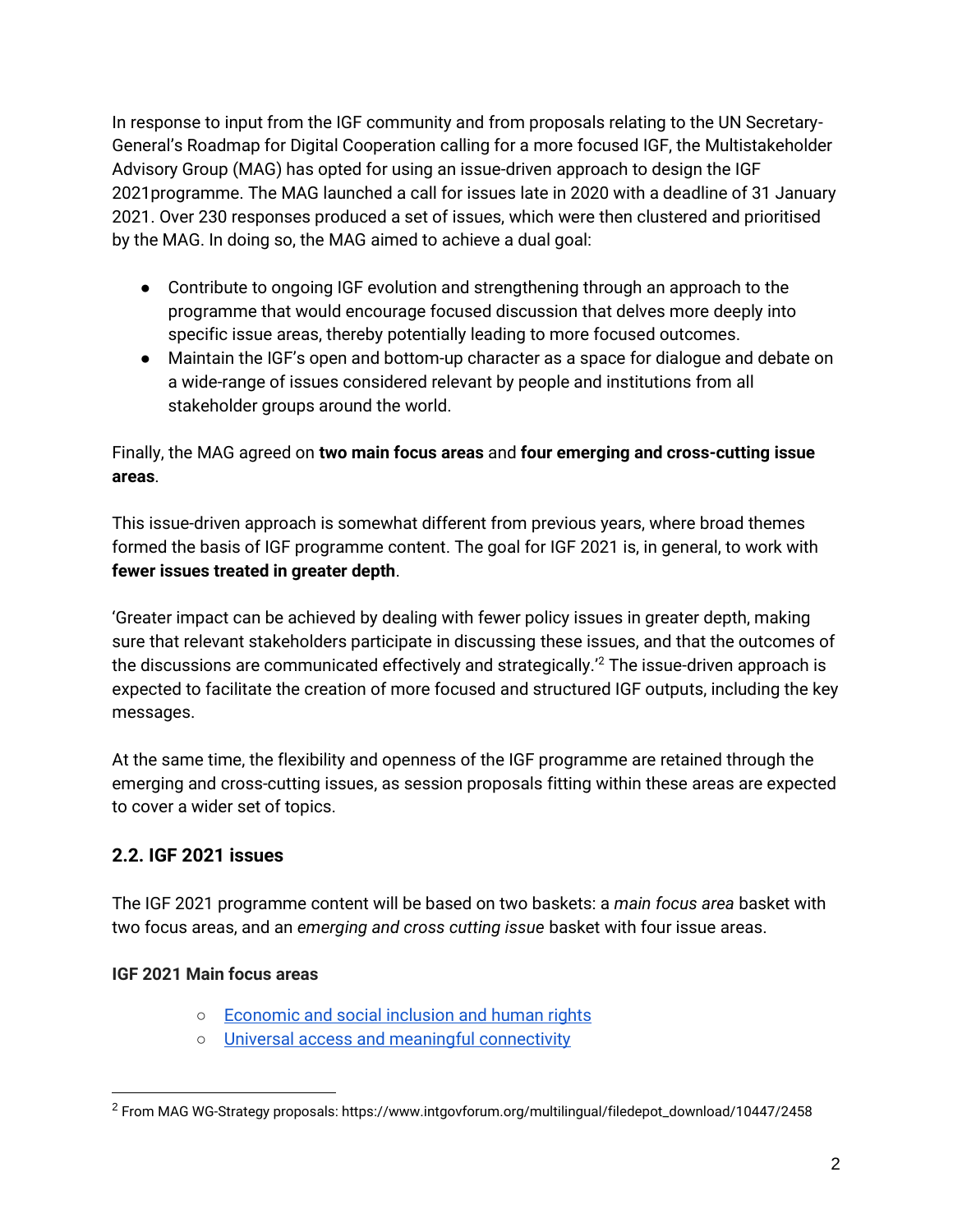#### **IGF 2021 Emerging and cross-cutting issue areas**

- [Emerging regulation: market structure, content, data and consumer/users rights](#page-7-0)  [regulation](#page-7-0)
- [Environmental sustainability and climate change](#page-9-0)
- o [Inclusive Internet governance ecosystems and digital cooperation](#page-11-0)
- [Trust, security, stability](#page-13-0)

Organisers of the High-level Leaders and Parliamentary Tracks will be invited to connect with these baskets. National and regional IGF initiatives (NRIs), Best Practice Forums (BPFs), Dynamic Coalitions (DCs) and Policy Networks (PNs) will also be invited to consider addressing the issues within these baskets.

**IGF 2021 issue focus and the COVID-19 pandemic.** As we share the call for session proposals for IGF 2021, the world is still in the midst of the COVID-19 pandemic and the many challenges that accompany it. The theme of IGF 2020, Internet for human resilience and solidarity, is as relevant now as it was a year ago.

IGF 2021's main focus areas – *[Economic and social inclusion and human rights](#page-3-0)* and *[Universal](#page-5-0)  [access and meaningful connectivity](#page-5-0)* – relate directly to this context and the MAG welcomes proposals that explore these linkages.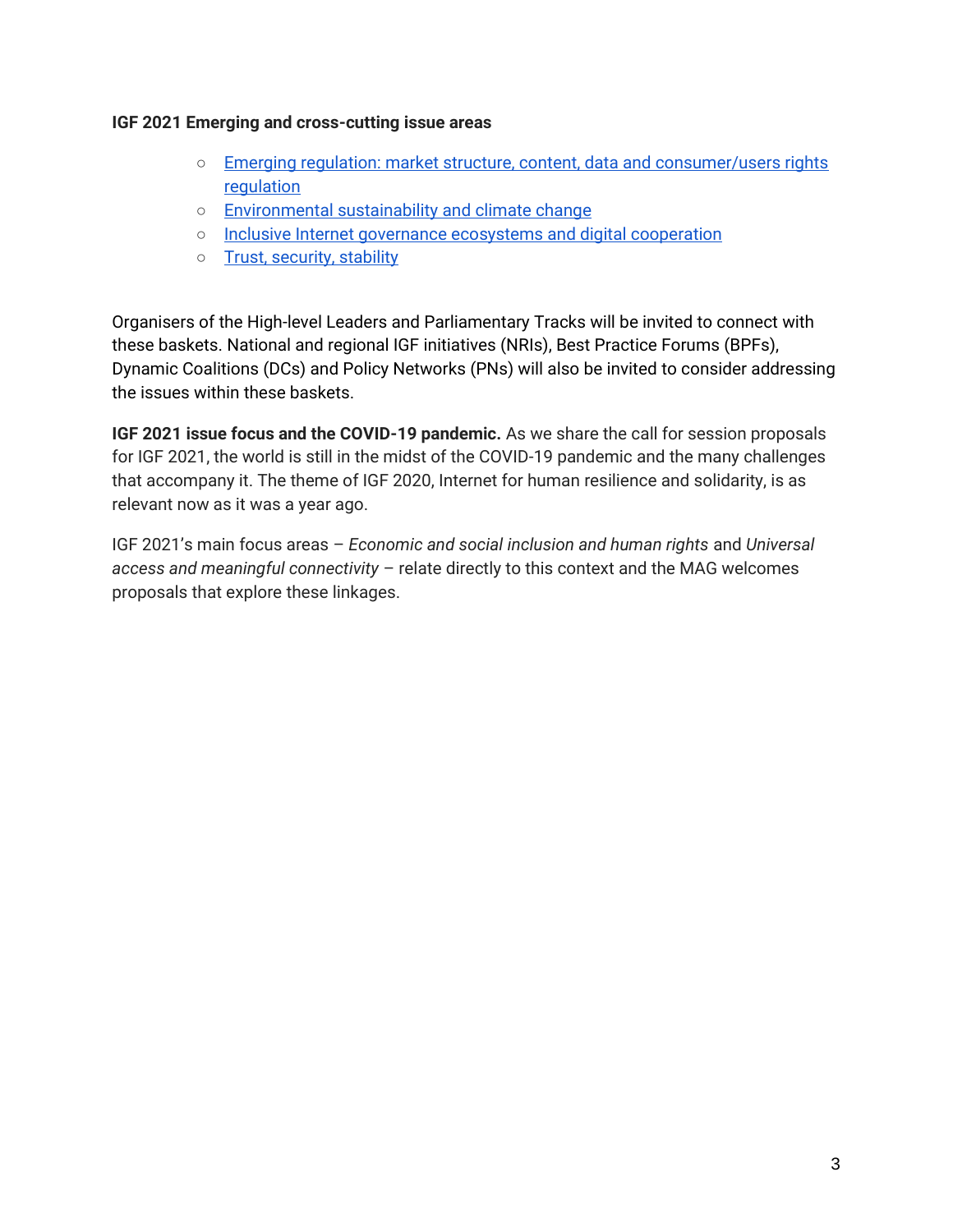## <span id="page-3-0"></span>**2.2.1. MAIN FOCUS AREAS**

### **Economic and social inclusion and human rights**

### **Description**

The COVID-19 pandemic has shed light on existing and growing inequalities around the world. People and institutions from all sectors and stakeholder groups need to work together to design and implement enabling environments to foster inclusive, resilient and sustainable societies and economies. In doing so, meaningful access and inclusivity need to be achieved at all levels, from access to infrastructure, to online education, digital literacy and skills, to equal opportunities regardless of gender, race, disability, as well as adequate protection of workers' rights and access to digital health information and services.

Human rights need to be at the centre of inclusive digital societies and economies, and technologies and policies alike need to be designed, used and implemented in a human rightscentred manner. The protection of both civil and political rights, and economic, social and cultural rights in the digital space should remain a priority for all actors. Adequate regulatory frameworks need to be put in place to provide rules and boundaries for the private sector. Governments need to be accountable for respecting and promoting these rights and for ensuring that others, including companies, also do so. Global companies that operate across borders need to be accountable for their practices and uphold international human rights standards, and users need to be more aware of how to demand respect for their rights. This holistic awareness and integration of human rights can only be achieved through collaboration, learning and capacity development, and open and constructive dialogue among all stakeholder groups.

The IGF can facilitate informed discussion on the values that we want technology and the Internet to serve and how Internet-related policy and capacity development efforts can contribute to more inclusive, just and peaceful societies.

## **Policy questions**

- 1. **Social inequality and the pandemic:** What can be learned from the COVID-19 pandemic context about the relationship between digital inequality and social and economic inequality? Similarly, what lessons can be drawn with respect to the pandemic and Internet-related human rights? What does this suggest about policy approaches for digitalisation and digital inclusion?
- 2. **Economic and social inclusion and sustainable development:** What is the relationship between digital policy and development and the established international frameworks for social and economic inclusion set out in the Sustainable Development Goals and the Universal Declaration of Human Rights, and in treaties such as the International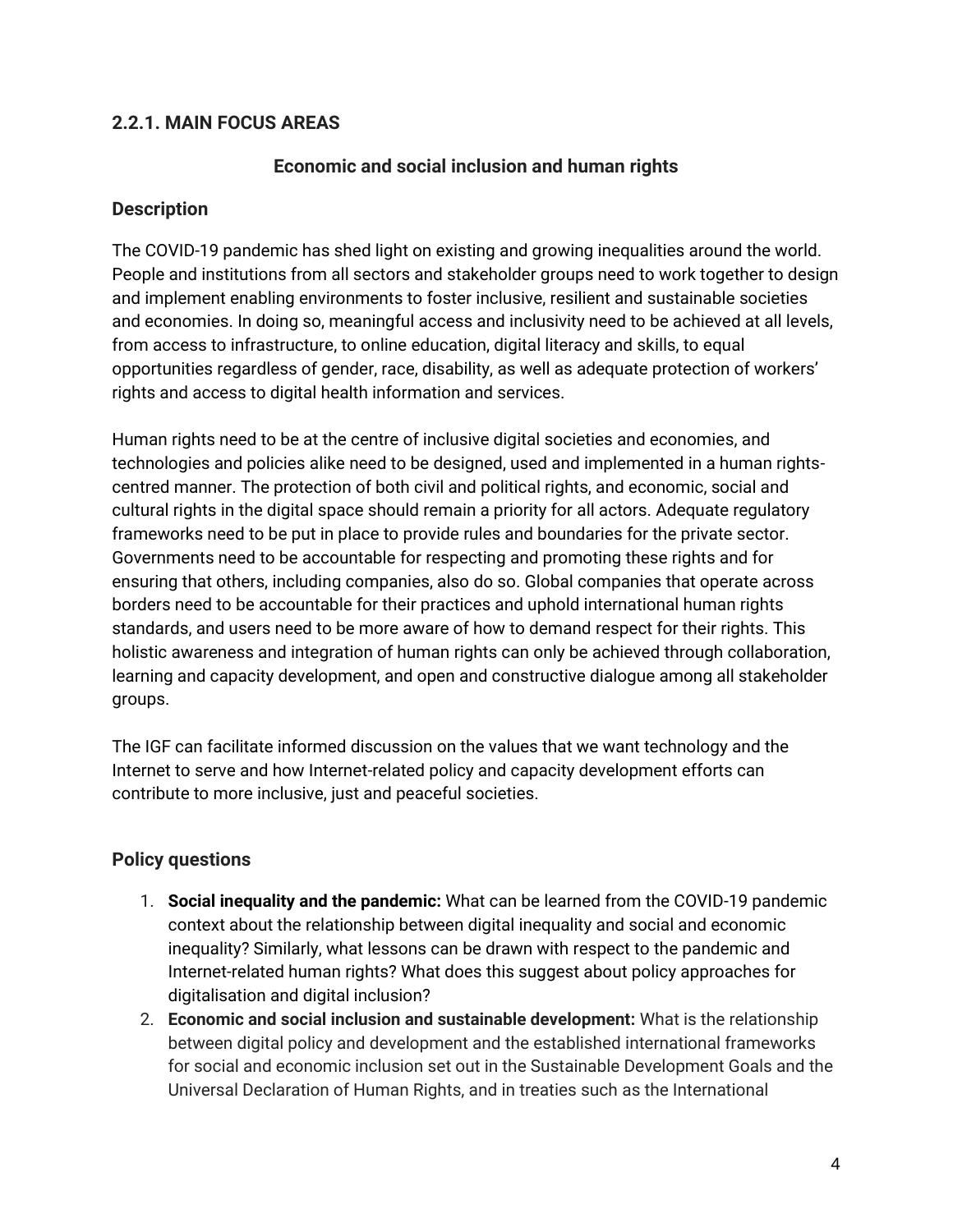Covenant on Economic, Social and Cultural Rights, the Conventions on the Elimination of Discrimination against Women, on the Rights of the Child, and on the Rights of Persons with Disabilities? How do policy makers and other stakeholders effectively connect these global instruments and interpretations to national contexts?

- 3. **Digital policy and human rights frameworks:** What is the relationship between digital policy and development and the established international frameworks for civil and political rights as set out in the Universal Declaration on Human Rights and the International Covenant on Civil and Political Rights and further interpretation of these in the online context provided by various resolutions of the Human Rights Council? How do policy makers and other stakeholders effectively connect these global instruments and interpretations to national contexts? What is the role of different local, national, regional and international stakeholders in achieving digital inclusion that meets the requirements of users in all communities?
- 4. **Inclusion, rights and stakeholder roles and responsibilities:** What are/should be the responsibilities of governments, businesses, the technical community, civil society, the academic and research sector and community-based actors with regard to digital inclusion and respect for human rights, and what is needed for them to fulfil these in an efficient and effective manner?
- 5. **Promoting equitable development and preventing harm:** How can we make use of digital technologies to promote more equitable and peaceful societies that are inclusive, resilient and sustainable? How can we make sure that digital technologies are not developed and used for harmful purposes? What values and norms should guide the development and use of technologies to enable this?

## **Related issues**

● <sup>3</sup>Economic and social equality and inclusion, access, education, children, gender, persons with disabilities, human-centred design, digital rights, privacy and data rights, freedom of expression, surveillance, responsible use of data, platform governance, accountability, transparency, regulation, ethics and values, future of work

 $3$  These can be used as "tags" in the session descriptions.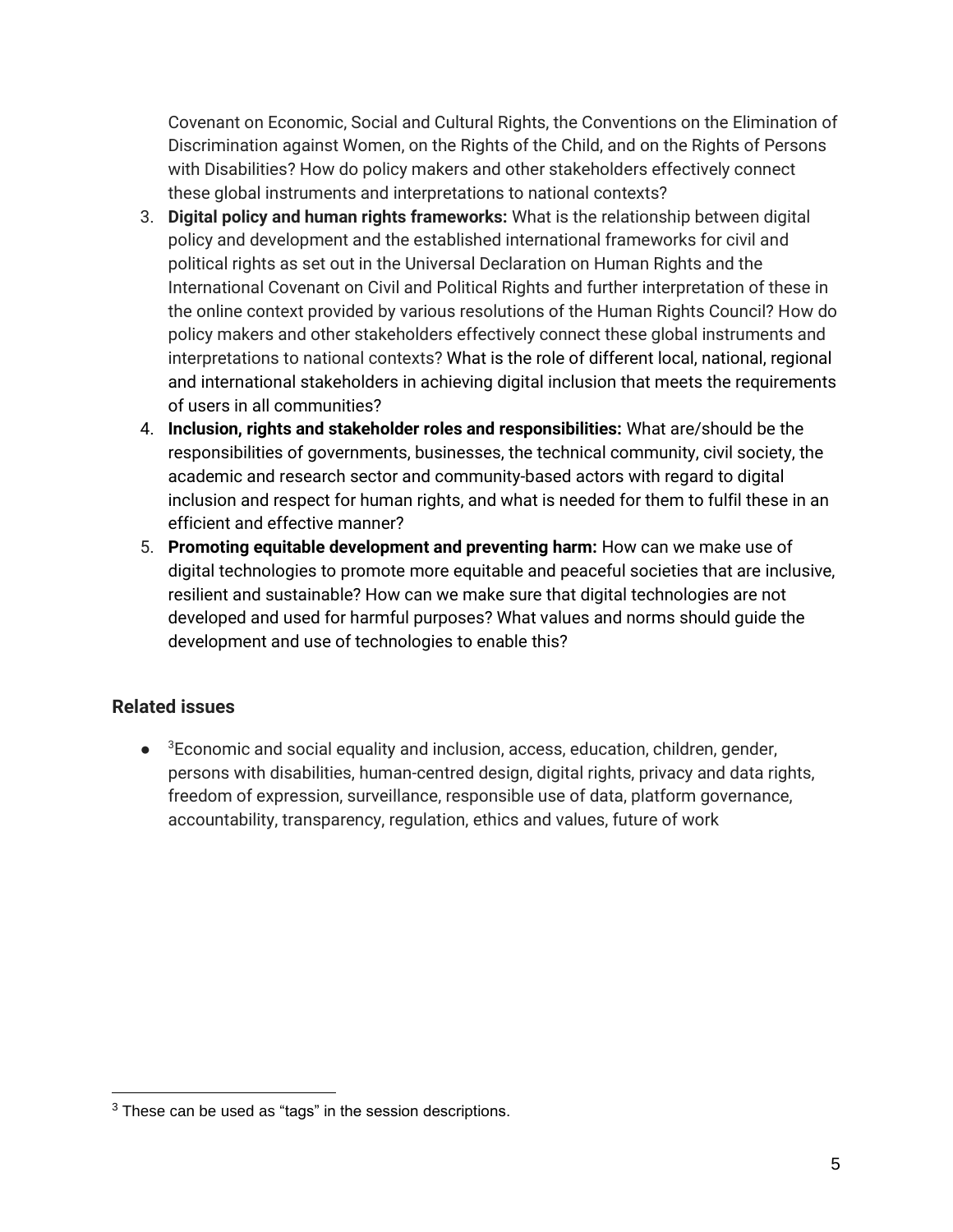### **Universal access and meaningful connectivity**

## <span id="page-5-0"></span>**Description**

Ensuring that all people everywhere have meaningful and sustainable access to the Internet is a priority, as the COVID-19 pandemic has clearly demonstrated. The concept of universal access has evolved over time, from referring to the availability of a payphone within walking distance in the 1990s, to the widespread availability of either fixed or wireless broadband Internet connectivity from the mid-2000s. However, evidence increasingly indicates that access to connectivity is not sufficient on its own. People and institutions from all sectors and stakeholder groups should reflect on connectivity in a holistic way that takes into account how people are able to make use of connectivity once they do have access. This requires considering links between digital equity and social and economic inequalities, and adopting an user-centric approach that combines access (in terms of availability of affordable connectivity and devices), adoption and ability to use (digital skills and readiness), uses driven by content and applications (e.g. education, economic development, health, agriculture) and equity/diversity (e.g. gender, race, language, disability, geographic location, ownership and control).

There is a need for creative and accountable approaches to policy, regulation, enabling financing solutions, infrastructures/content platforms, partnerships and business models that can help achieve meaningful access. Examples include public and private partnerships; local access provision, through, for instance, community networks; use of universal service/access funds in financing access; infrastructure sharing; decentralised approaches to infrastructure development; and use of emerging technologies and sustainable energy solutions. Other factors that can contribute to advancing ubiquitous and affordable Internet access range from developing the capacity of regulators and service and content providers, to incentivising the development and use of local language content and locally relevant content.

Last, but not least, we should also examine why many of the policy solutions which are already known and proven to be effective are not being widely implemented.

## **Policy questions**

- 1. **Defining universal and meaningful access**: What are the key elements that constitute universal and meaningful Internet access? How can it be measured? How is the concept evolving in time and what does this evolution mean for policy?
- 2. **Barriers to universal and meaningful access**: What are the main challenges that people face in obtaining and making full use of Internet access? To what extent are these the result of social, economic and cultural factors, and to what extent do they result from aspects of the digital environment? How can we use the responses to these questions to better understand the intersection between digital policies and other policy areas? Can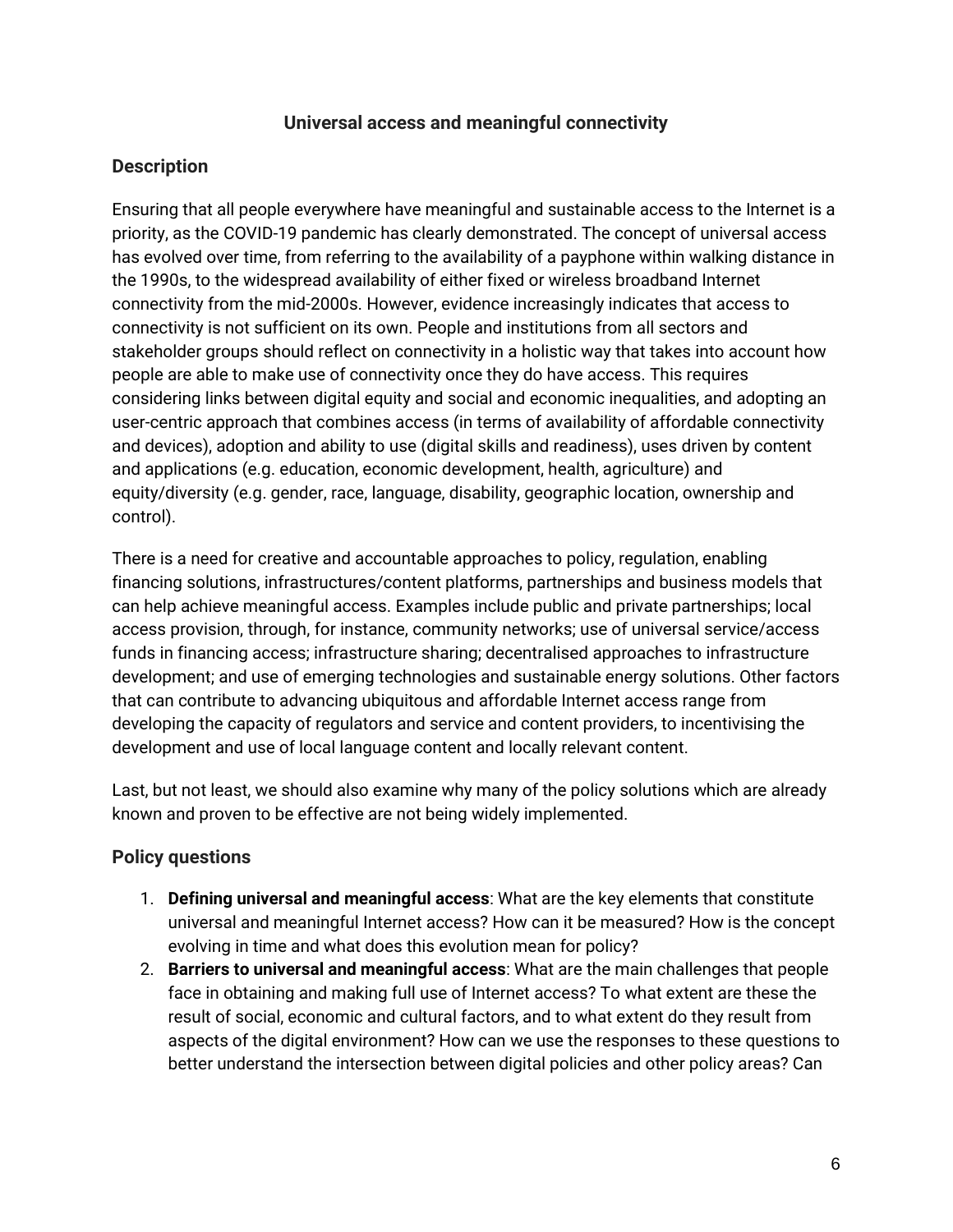this understanding help us to develop and implement more realistic Internet-related policy goals?

- 3. **Leveraging infrastructure and technology innovation and development**: How can the significant expansion of mobile infrastructure around the world, as well as other existing and emerging technologies such as satellite, fibre, and wireless networks, be used to expand affordable access?
- 4. **Business models and investment**: The IGF has frequently addressed the principles, approaches, business models, incentives and coordinated actions by various stakeholders (governments, local authorities, regulators, fixed and mobile broadband Internet service providers, telecom companies, local communities, etc.) to spur investments in connectivity solutions and enable more affordable Internet access in developing countries. What can the IGF do to capture and communicate the emerging consensus resulting from these discussions? What are the barriers to this emerging consensus being implemented and how can they be overcome?
- 5. **Practical locally-driven policy solutions**: What lessons can be drawn (and how) from successful policy solutions to universal access and meaningful connectivity around the world, while taking into account local specificities and needs? In particular, what are the relevant practices implemented by local actors (local government, civil society, local providers and entrepreneurs) to advance universal and meaningful access?
- 6. **Challenges and solutions in regulating spectrum**: What are the relevant regulatory issues that require attention when it comes to enabling broader access to spectrum in order to stimulate dissemination of affordable and quality access at the community level?

# **Related issues**

● Universal access, meaningful connectivity, infrastructures, community-based networks, connect the unconnected, affordable and easy access, connectivity in rural areas and for marginalised communities and individuals, alternative business models, capacity development, democratising Internet access, closing the gender gap, content diversity, local language content, locally relevant content, Internet for all, bridge digital divide, enabling policy environments, Internet accessibility, investment in infrastructure, deployment of infrastructure, next generation of communication standards, low-orbit communication satellites, spectrum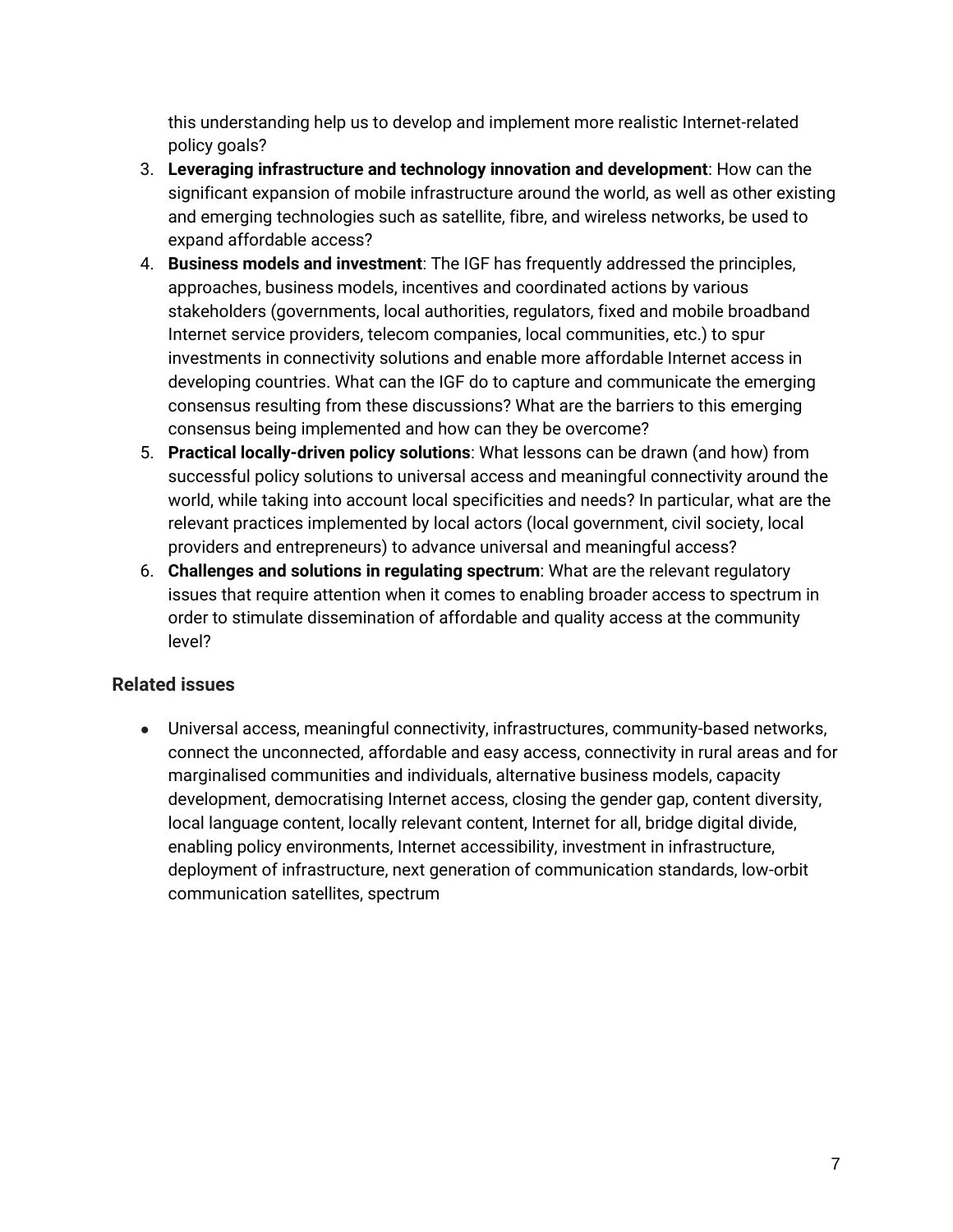#### <span id="page-7-0"></span>**2.2.2. EMERGING AND CROSS-CUTTING ISSUE AREAS**

## **Emerging regulation: market structure, content, data and consumer/users rights regulation**

### **Description**

Recent years have seen increased discussions on regulating many aspects of the Internet, be it in the form of national and international regulations by governments and intergovernmental organisations (IGOs), or private sector-led self-regulation and co-regulation initiatives. At least four areas stand out within this trend. First, there are ongoing regulatory efforts to address anticompetitive practices and monopolistic behaviour by large tech companies, prevent excessive concentrated market structures, and ensure a more pluralistic and level-playing field between large and small market players. Second, various jurisdictions are discussing whether new regulations are needed to clarify the liability of Internet intermediaries with regard to the content they host, as well as their role and responsibilities in tackling issues such as online misinformation/disinformation and the spread of violent content and hate speech. Related to this is the issue of minimum standards that Internet platforms should embrace in their content moderation policies to ensure alignment with human rights frameworks (in particular with respect to freedom of expression), and the role of governments in influencing private sector policies in this area. Concerns about the transparency and coordination of content moderation decisions need to be at the center of the debate to prevent capture by powerful actors, and to ensure these decisions are transparent, and accountable.Third, discussions continue on multiple data governance related issues, including (a) how data governance frameworks could enable the responsible and trustworthy use of personal and non-personal data; (b) what transparency standards need to be put in place when it comes to personal data processing; and (c) how privacy rights and protections are interpreted and imposed, or not, within and beyond national borders. Additionally, the issue of cross-border data flows remains high on the international agenda, as countries have different approaches towards the extent and the conditions under which they enable data transfers or require data localisation. At the same time, there are calls for unified data governance frameworks that enable rights respecting data flows. Fourth, there is an increasing interest to enhance consumer protection regulations in order to foster a more balanced relationship between users and Internet companies, provide meaningful remedy for individuals whose rights have been violated, and avoid unfair and deceptive commercial practices, while also building consumer awareness around issues such as tracking and targeted advertising.

### **Policy questions**

1. **Regulation, competition and innovation**: How could regulatory and self-regulatory frameworks help foster more competitive Internet-related markets, a larger diversity of business models, and more innovation? How to enable equitable access to data, marketplaces or infrastructures for fostering competition and innovation on the Internet?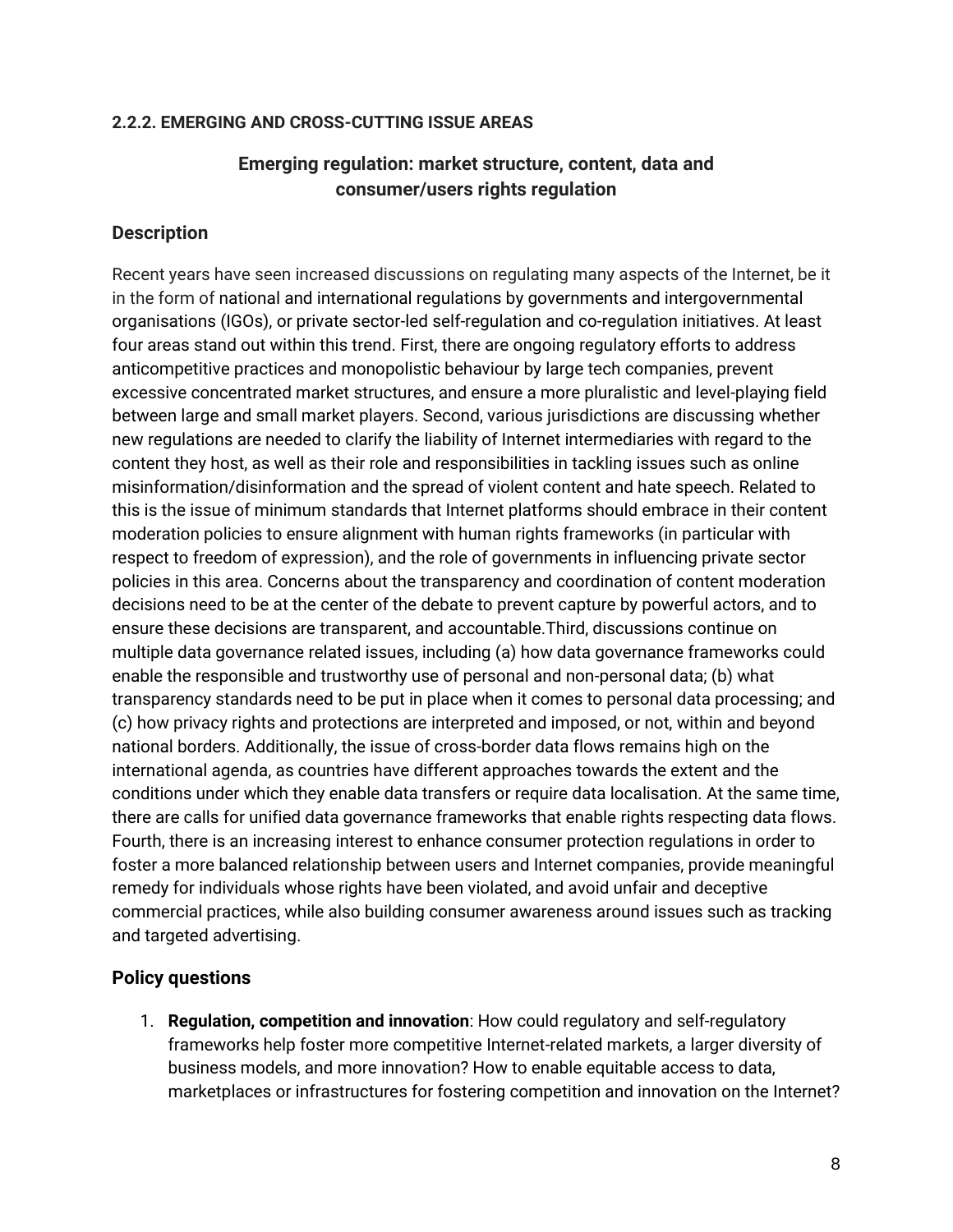- 2. **Content moderation and human rights compliance**: How to ensure that government regulation, self-regulation and co-regulation approaches to content moderation are compliant with human rights frameworks, are transparent and accountable, and enable a safe, united and inclusive Internet?
- 3. **Data governance and trust, globally and locally**: What is needed to ensure that existing and future national and international data governance frameworks are effective in mandating the responsible and trustworthy use of data, with respect for privacy and other human rights?
- 4. **Data transfers, trade, cooperation and trust:** What is the role of local and international norms and principles in facilitating trustworthy international data transfers for trade and cooperation?
- 5. **Protecting consumer rights**: What regulatory approaches are/could be effective in upholding consumer rights, offering adequate remedies for rights violations, and eliminating unfair and deceptive practices from the part of Internet companies?

## **Related issues**

● Antitrust, anticompetitive practices, monopolistic behaviour, competition, big tech, concentrated market structures, remedies, network effects, vertical integration, merger control, digital advertisement, platform economy, surveillance economy, innovation, data concentration, centralisation of infrastructure, decentralisation, data trusts, data commons, interoperability, intermediaries liability regimes, media policy, content policy, content moderation, data localisation, lawful access, misinformation/disinformation, violent content, hate speech, freedom of expression, upload filters, privacy, data governance, self-regulation, co-regulation, cross-border data transfer, data flows, extraterritorial rules, targeted advertising, algorithmic transparency, automated decision making, profiling, user tracking, meaningful consent, dark patterns, consumer awareness, consumer rights, quality of service, remedy for abuse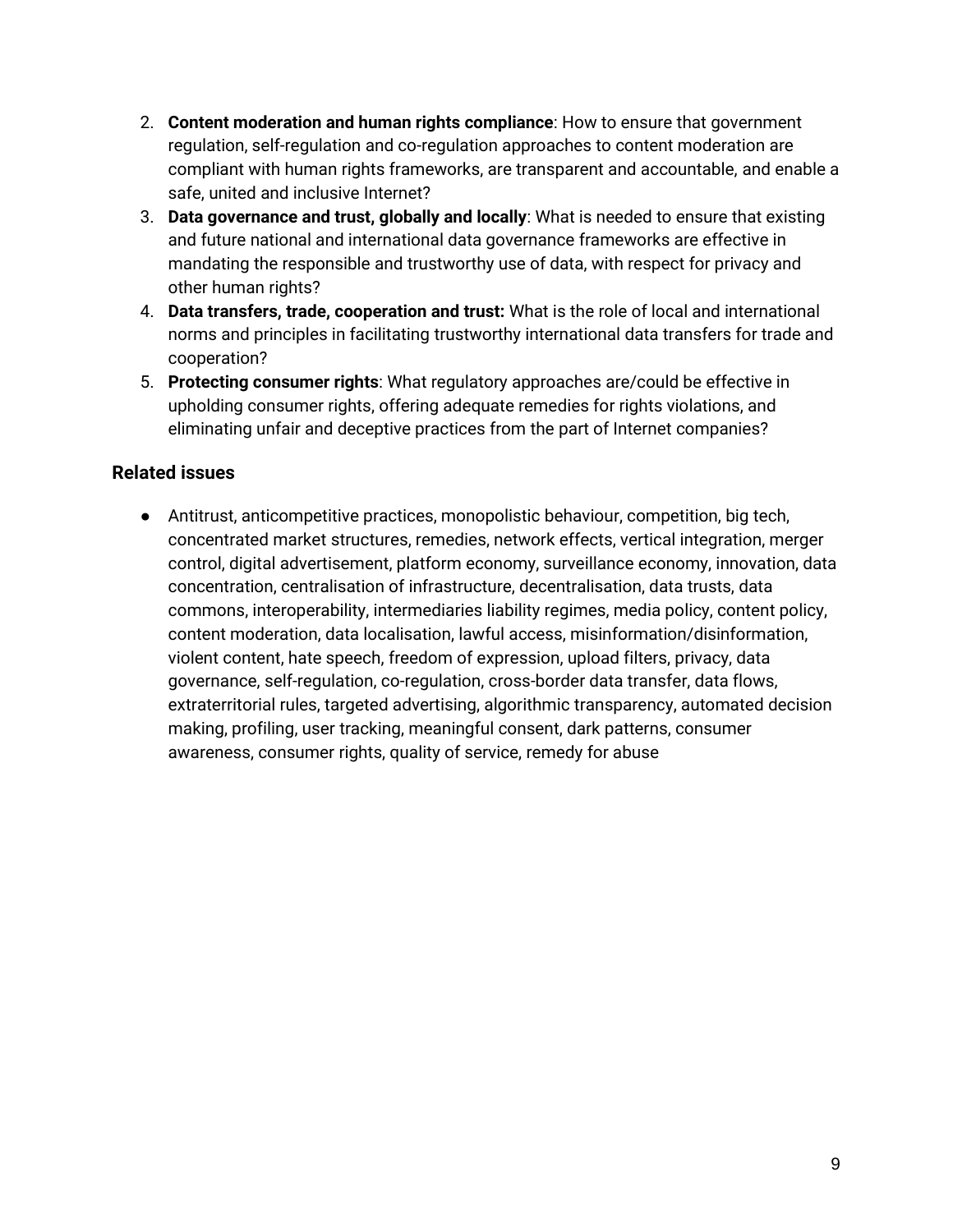### **Environmental sustainability and climate change**

### <span id="page-9-0"></span>**Description**

Mitigating climate change, addressing waste and pollution, and ensuring environmental sustainability are among the world's most pressing issues. The Internet and other digital technologies can pose challenges to the environment (for instance through energy consumption for data production, storage, usage and transfer, and through the production of devices and disposal of e-waste), but they can also be leveraged to advance environmental sustainability. Policies and actions are therefore needed to 'green' the Internet, reduce the environmental impact of new technologies (including artificial intelligence and big data) and facilitate their use to address environmental challenges. Examples include improving the circular economy for digital devices (e.g. enabling reuse and recycling), extending the lifespan of software and devices, reducing the energy use associated with the Internet, and promoting technologies that help reduce carbon emissions and energy consumption. Also important is to develop and put in practice adequate governance frameworks that enable the sharing and reuse of environmental data. At the same time, more focus needs to be placed on promoting environmental education and building awareness on environmental sustainability within Internet governance and digital policy spaces.

### **Policy questions**

- 1. **Increasing awareness and proactiveness among policymakers and developers**: How do we ensure that technology developers, digital corporations, policy makers and policy processes consistently consider the impact of the Internet and digitalisation on sustainability and climate change?
- 2. **Measuring impact:** How can we improve the assessment, measurement and monitoring of the environmental impact of digitalisation and the Internet?
- 3. **Reducing impact:** How can we achieve a net zero impact on climate change of the further expansions of the Internet and its infrastructure? How can Internet standards, governance and policy choices, and standards for device design, development and manufacture, contribute to reducing the carbon footprint of the Internet (e.g. through the adoption of green computing, energy efficient servers and machines/processes, and by policy contributions)? How can we further use digital technologies to better predict and manage the impacts of climate change?
- 4. **Environmental education**: How can policymakers leverage the Internet and Internet governance processes for expanding and strengthening environmental education? Should computer science curricula, Internet governance capacity development and digital literacy programmes include awareness of environmental sustainability?

### **Related issues**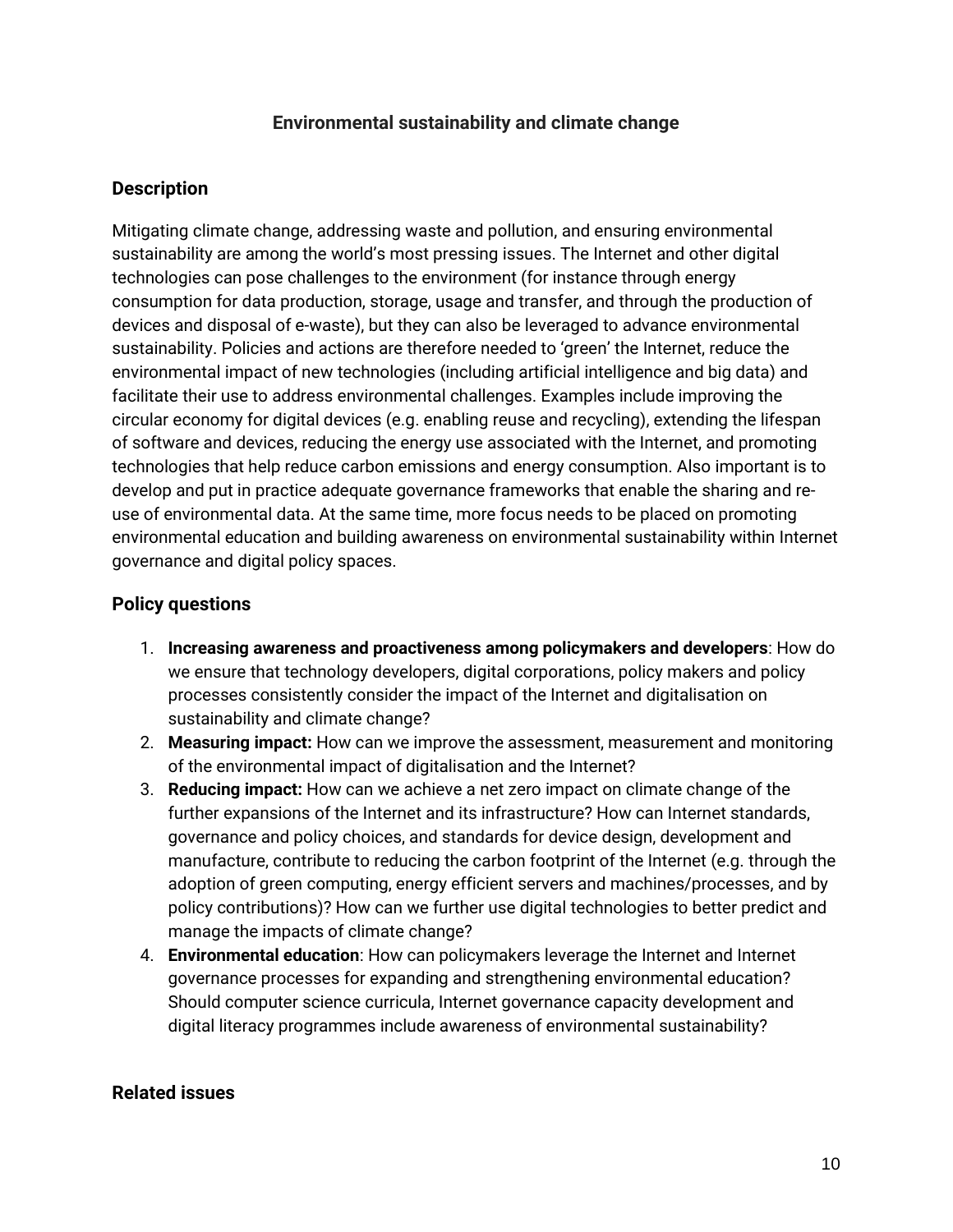● Climate change, greening the Internet, smart cities, sustainable cities, sustainable smart cities, environmental education, environmental sustainability, green technologies, future of work, digital waste, sustainable exploitation of natural resources for digital technologies, digital capacities for natural disasters response, energy efficiency, environmental data governance, indigenous communities environmental/climate resilience, AI and environment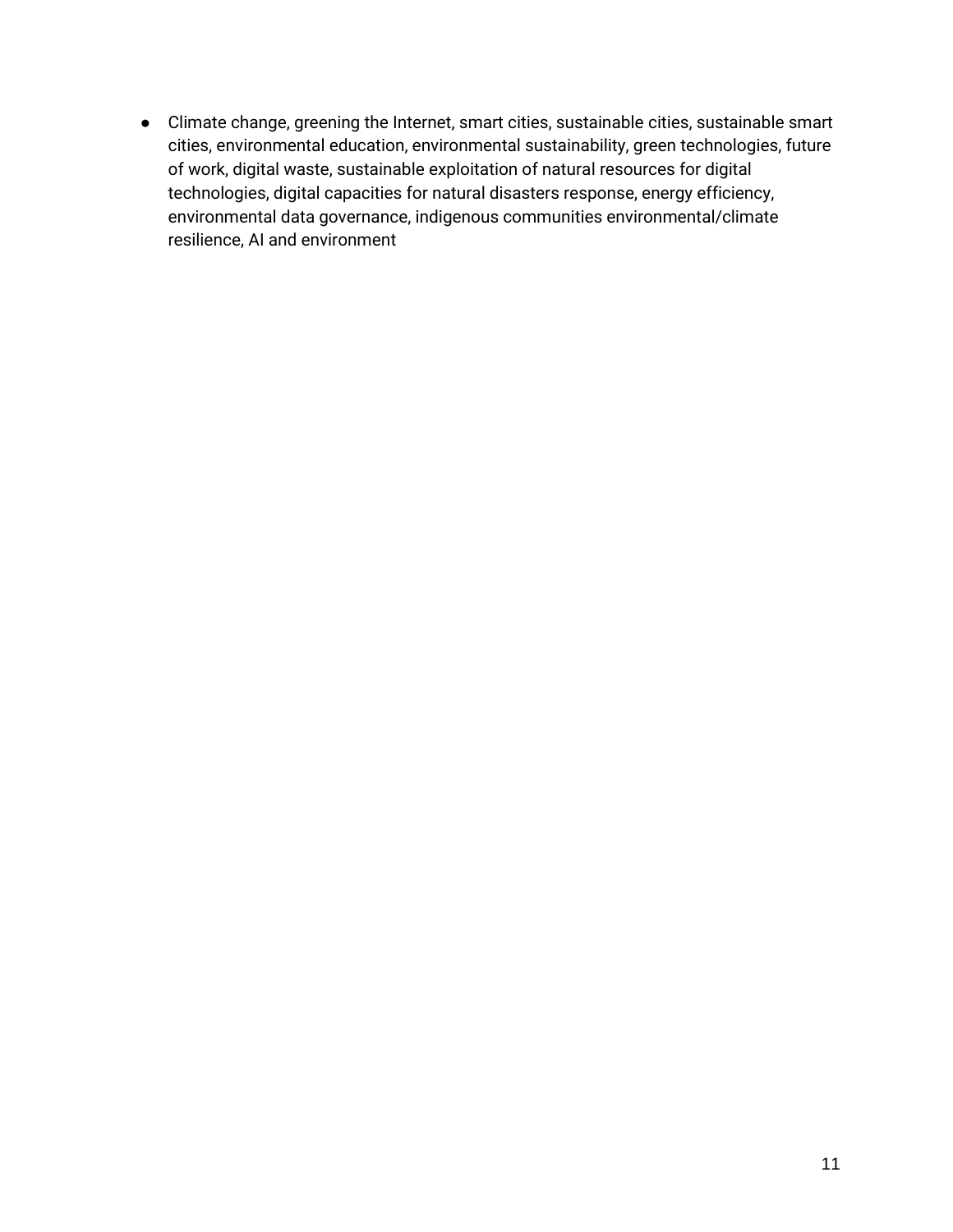### **Inclusive Internet governance ecosystems and digital cooperation**

## <span id="page-11-0"></span>**Description**

The Internet's contribution to social, cultural and economic growth and opportunity is recognised, but with its increased role and importance to societies, individuals and economies – well illustrated during the global pandemic – come key questions of governance, accountability, misuse and access. When approaching the governance of the Internet, most institutions, including governments, tend to turn to models they understand or are familiar with, rather than thinking about what might work in the future. Coordinating and consolidating collaborative and inclusive Internet governance is increasingly challenging. Recent discussions about the roles and responsibilities of governments and international corporations have raised issues relating to digital sovereignty, data localisation, national security, economic growth, the governance structures of a borderless Internet, cross-border business transactions, and human rights. In consequence, the precise nature, scope, and modalities of digital sovereignty have become pressing topics in a wide range of contexts. Nevertheless, there has not been any organised and fully inclusive global debate about the reasons for and manifold consequences of digital sovereignty initiatives. The IGF could be well placed to foster such a dialogue.

There is also a need for further engagement on the evolution of the IGF itself as a widely distributed and inclusive platform for deliberating on inclusive Internet governance processes and ecosystems. What opportunities are provided by the current focus on digital cooperation resulting from the UN Secretary-General's Roadmap for digital cooperation? How to strengthen the capacities of policymakers, business and citizens to stay abreast of the rapid technological developments and adequately engage in Internet governance discussions to respond to the challenges these developments present? What is the future of multistakeholder Internet governance and who will shape it?

Another question to address touches on how the technical governance of the protocols and procedures that underpin an interconnected Internet relate to the ongoing Internet public policy discourses.

# **Policy questions**

- 1. **Digital sovereignty:** What is meant by digital sovereignty? What implications does it have for the global nature of the Internet, for Internet governance itself, and the effectiveness of the multistakeholder approach? From an opposite angle, what are the implications of the Internet and digitalisation for national sovereignty?
- 2. **Assessing Internet governance approaches and mechanisms and fostering inclusiveness**: What are the main strengths and weaknesses of existing Internet governance approaches and mechanisms? What can be done, and by whom, to foster more inclusive Internet governance at the national, regional and international levels?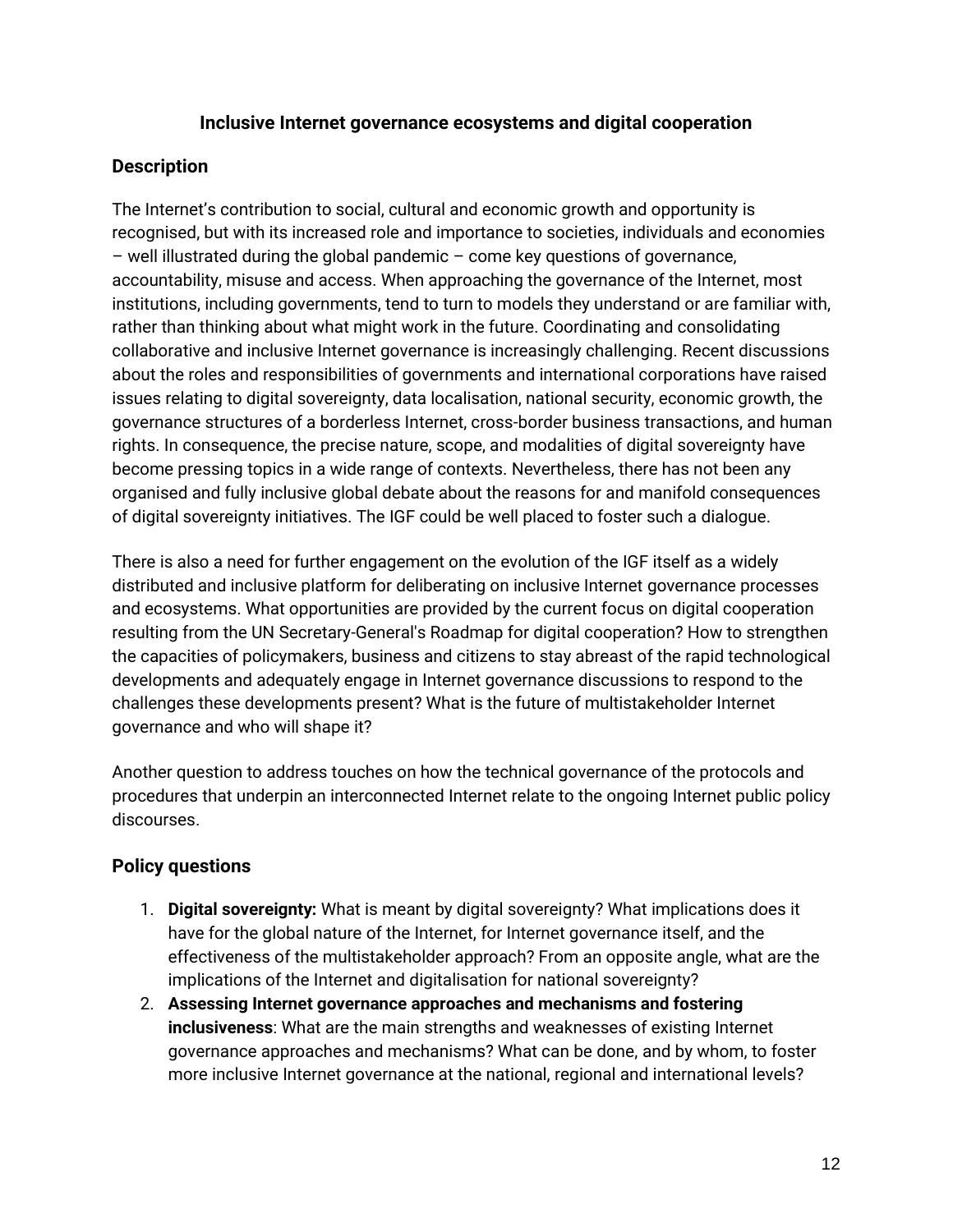- 3. **Governance and cooperation for an evolving Internet:** How does Internet governance need to change in order to meet the changing nature and role of the Internet? What tools, mechanisms, and capacity building instruments are needed for stakeholders to effectively cooperate, and engage in Internet governance?
- 4. **Technical Internet governance:** How can the technical governance of the Internet (e.g. the development of standards and protocols, and the management of critical resources) take into account the needs and views of all stakeholders?
- 5. **Advancing global digital cooperation:** What opportunities are provided by the current focus on digital cooperation resulting from the UN Secretary-General's Roadmap for digital cooperation? What role should the IGF play (and how) in advancing global digital cooperation?

## **Related issues**

● Digital cooperation, digital sovereignty, multistakeholder cooperation, Internet infrastructure, capacity development, national and regional Internet governance cooperation, Internet Governance Forum, technical Internet governance, inclusive Internet governance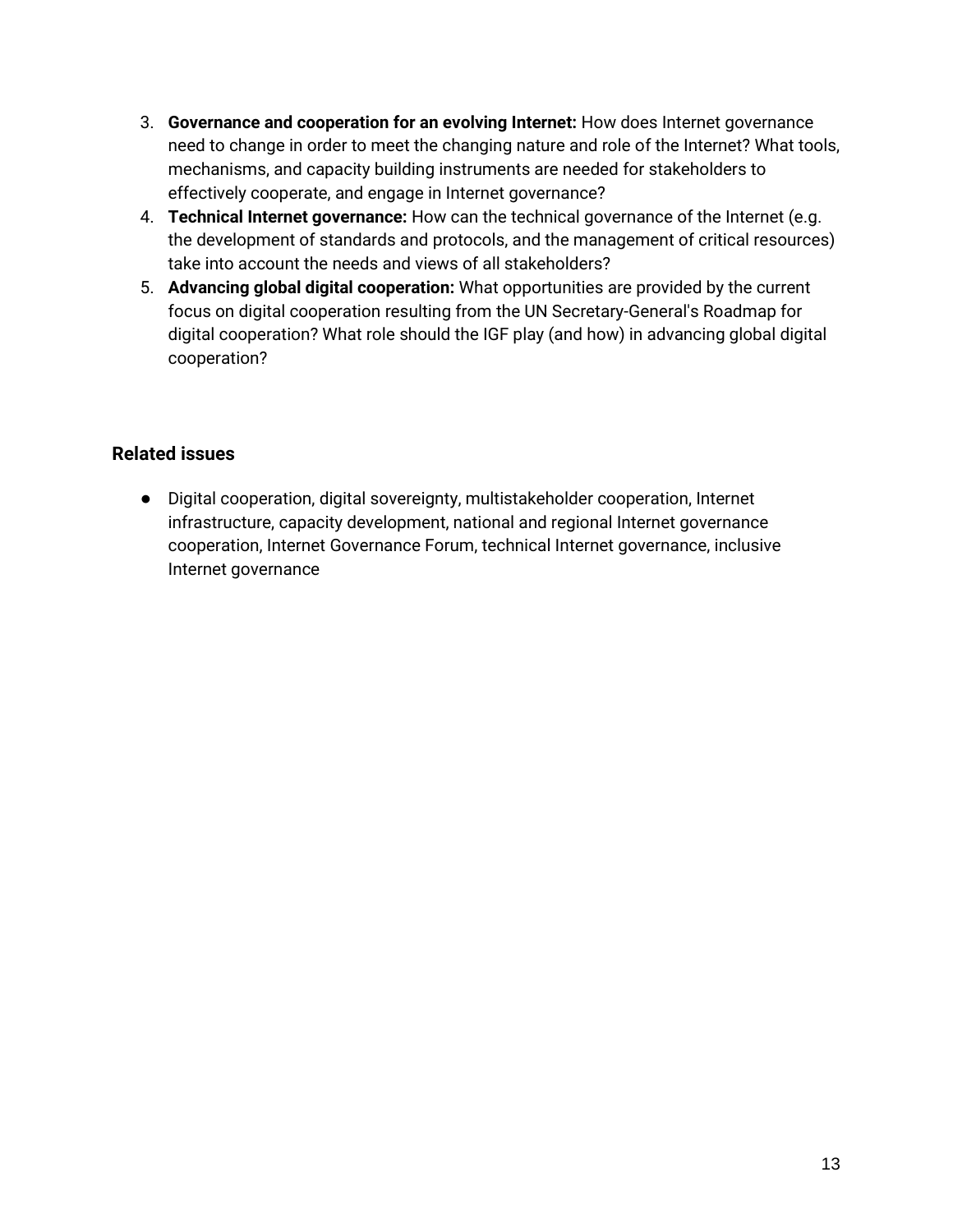## **Trust, security and stability**

## <span id="page-13-0"></span>**Description**

The borderless nature of the Internet, the digital economy, the increased cyber-physical interdependency through the Internet of things, and the increased use of the Internet in processes such as elections and in the response to global crises such as the pandemic paint a complex policy, legal and operational picture for cybersecurity and stability. Almost all sectors utilise ICTs and rely on the Internet for anything from the simplest to the most strategic tasks. Global supply chains are increasingly interconnected, and the ICT systems supporting them comprise numerous internal and external devices and applications. Managing these issues, mitigating cybersecurity concerns and addressing risks requires cooperation between the public and the private sectors, the technical community, the academic and research sector, and civil society. Collaboration is needed to build awareness of vulnerabilities and increase resilience. An Internet that is trusted by its users requires combatting online gender-based violence, child safety online, cyberbullying, and misinformation, among other challenges.

Discussions on trust, security and stability of the Internet should cover norms, voluntary standards, guidelines, best practices and capacity building to manage cybersecurity-related risks and foster collaboration between countries, institutions and stakeholder groups.

### **Policy questions**

- 1. **Cybersecurity practices and mechanisms**: What are the good cybersecurity practices and international mechanisms that already exist? Where do those mechanisms fall short and what can be done to strengthen the security and to reinforce the trust?
- 2. **Ensuring a safe digital space:** How should governments, Internet businesses and other stakeholders protect citizens, including vulnerable citizens, against online exploitation and abuse?
- 3. **International standards**: How should international standards address the different requirements and preferences of governments and citizens in different countries?
- 4. **Roles and responsibilities in protecting against cyber-attacks**: Which stakeholders hold responsibility for protecting national governments, businesses and citizens against cyber-attacks?
- 5. **International rules and state accountability**: How should international rules be strengthened to protect national sovereignty and citizens against attack by malicious state and non-state actors? What can be done to better hold nation-states accountable for cyber-attacks?
- 6. **Private sector accountability:** What can be done at the national and international level to tackle private sector companies that aid and abet nation state attackers?

### **Related issues**